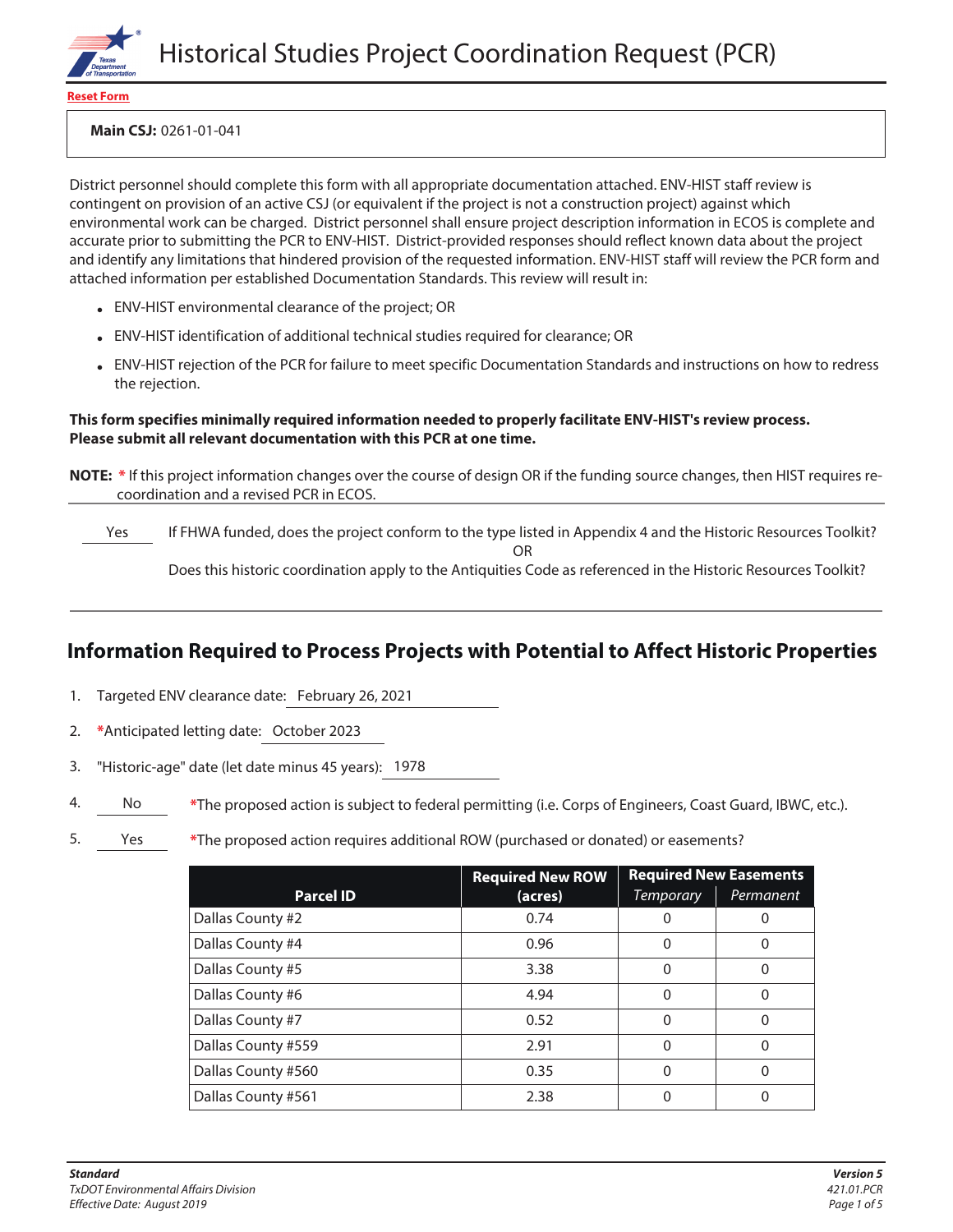

**Reset Form**

|                        |        | <b>Required New ROW</b> | <b>Required New Easements</b> |              |
|------------------------|--------|-------------------------|-------------------------------|--------------|
| <b>Parcel ID</b>       |        | (acres)                 | <b>Temporary</b>              | Permanent    |
| Dallas County #562     |        | 0.95                    | $\Omega$                      | $\Omega$     |
| Dallas County #584     |        | 0.32                    | $\Omega$                      | $\Omega$     |
| Dallas County #585     |        | 0.06                    | $\overline{0}$                | $\mathbf{0}$ |
| Dallas County #586     |        | 0.01                    | $\mathbf{0}$                  | $\mathbf{0}$ |
| Dallas County #587     |        | 0.05                    | $\Omega$                      | $\mathbf{0}$ |
| Dallas County #588     |        | 0.01                    | $\Omega$                      | $\mathbf{0}$ |
| Dallas County #589     |        | 0.02                    | $\Omega$                      | $\mathbf{0}$ |
| Ellis County 3E        |        | 1.35                    | $\Omega$                      | $\mathbf{0}$ |
| Ellis County 4E        |        | 0.35                    | $\Omega$                      | $\Omega$     |
| <b>Ellis County 5E</b> |        | 1.51                    | $\Omega$                      | $\Omega$     |
| Ellis County 6E        |        | 9.66                    | $\mathbf{0}$                  | $\Omega$     |
| Ellis County 7E        |        | 25.47                   | $\Omega$                      | $\mathbf{0}$ |
| Ellis County 625E      |        | 1.94                    | $\Omega$                      | $\mathbf{0}$ |
| Ellis County 626E      |        | 1.53                    | $\Omega$                      | $\mathbf{0}$ |
| Ellis County 627E      |        | 0.97                    | $\Omega$                      | $\Omega$     |
|                        | Total: | 60.38                   | $\mathbf 0$                   | $\mathbf{o}$ |

6. The following maps, tables or equivalents are uploaded to ECOS.

| Yes/No/NA | <b>Map Type</b>                                                                                                                                                                                                                                |                                                                                        |
|-----------|------------------------------------------------------------------------------------------------------------------------------------------------------------------------------------------------------------------------------------------------|----------------------------------------------------------------------------------------|
| Yes       | Existing and proposed ROW boundaries.                                                                                                                                                                                                          | ECOS File Name: PCR_US 67 at Lake Ridge Parkway<br>attachments_CSJ 0261-01-041         |
| Yes       | Parcel boundaries for properties within the<br>APE.                                                                                                                                                                                            | ECOS File Name: PCR_US 67 at Lake Ridge Parkway<br>attachments_CSJ 0261-01-041         |
| Yes       | Results of the Texas Historic Sites Atlas<br>search, identifying NHL, NRHP, SAL, and RTHL<br>resources located within one-quarter mile of<br>the project area listed in a table format and<br>identified on color aerial map(s) or equivalent. | ECOS File Name: PCR_US 67 at Lake Ridge Parkway<br>attachments_CSJ 0261-01-041         |
|           | Comments:                                                                                                                                                                                                                                      | There are no NHL, NRHP, SAL, RTHL or OTHM within one-quarter mile of the project area. |
| Yes       | Results of TxDOT eligibility and historic<br>bridge layers search. (See Historic Resources<br>Toolkit for links).                                                                                                                              | ECOS File Name: PCR_US 67 at Lake Ridge Parkway<br>attachments_CSJ 0261-01-041         |
|           | There are no eligible historic bridges in the project APE.<br>Comments:                                                                                                                                                                        |                                                                                        |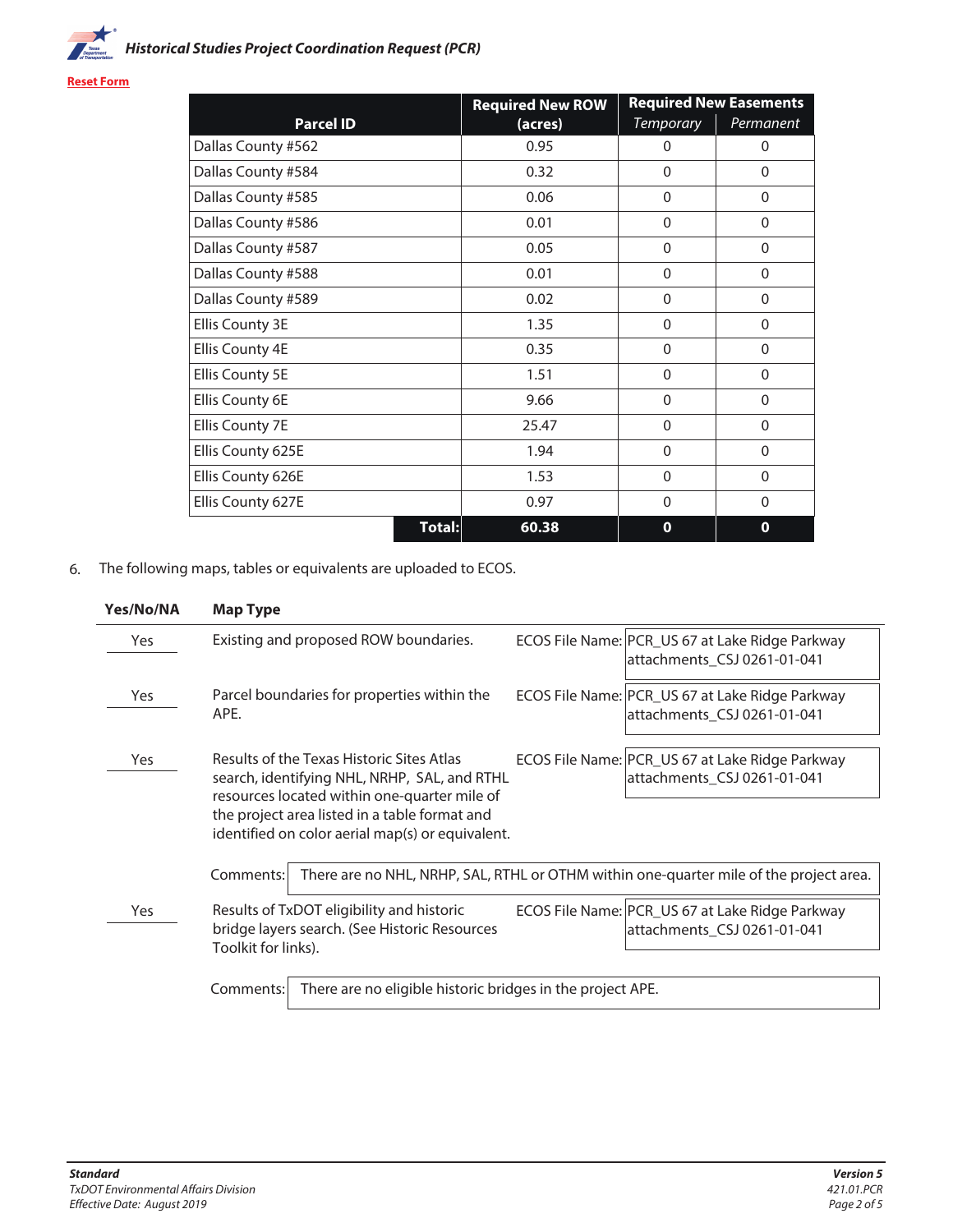# **Historical Studies Project Coordination Request (PCR)**

## **Reset Form**

7. Yes Representative and dated photographs of the project area are uploaded to ECOS.

Note: Photographs should include the following elements:

- 1. Buildings/structures adjacent to project, especially if TxDOT will acquire ROW or easements from parcel.
- 2. Road Features (culverts, bridges, landscaping, etc.
- 3. Areas of proposed construction.

File Name in ECOS: | PCR\_US 67 at Lake Ridge Parkway attachments\_CSJ 0261-01-041

8. Yes Preliminary plans are uploaded to ECOS.

File Name in ECOS: PCR US 67 at Lake Ridge Parkway attachments CSJ 0261-01-041

- 9. No Historic-age bridges are within the project area.
- 10. No Rock masonry features (culverts, ditches, walls, etc.) are within the project area.
- 11. No Historic-age rest area(s) are located within the project area.
- 12. No The proposed action involves the relocation of historical markers.
- 13. Yes Additional consulting parties (other than the THC) may be involved in this project.

| <b>Consulting Party Name</b>         | <b>Representing</b>      | <b>Contact Information</b>                                             |  |
|--------------------------------------|--------------------------|------------------------------------------------------------------------|--|
| <b>Richard Stewart</b>               | <b>CHC Dallas County</b> | 2327 Southern Oak Dr.<br>Irving TX, 75063<br>rgstewartjr@sbcglobal.net |  |
| Sylvia Stanford-Smith                | <b>CHC Ellis County</b>  | <b>PO BOX 175</b><br>Waxahachie, TX 75168<br>sylsmithro@att.net        |  |
| <b>Historic Preservation Officer</b> | Dallas CLG               | 1500 Marilla Street<br>Room 5BN<br>Dallas, TX 75201<br>214-670-4209    |  |

### Additional Project Comments:

# **Appendix 4 - Minimal Potential to Affect Historic Properties OR Antiquities Code Coordination Request**

- 1. TxDOT reviewed the following historic resources maps (Texas Historic Sites Atlas, Texas Historic Districts  $\Box$ and Properties and Historic Bridges of Texas) and found no previously recorded properties in the Area of Potential Effects.
- No Does the project require CHC Coordination (for certain bridge projects)? 2.
- Supporting documentation is uploaded to ECOS. 3.  $\Box$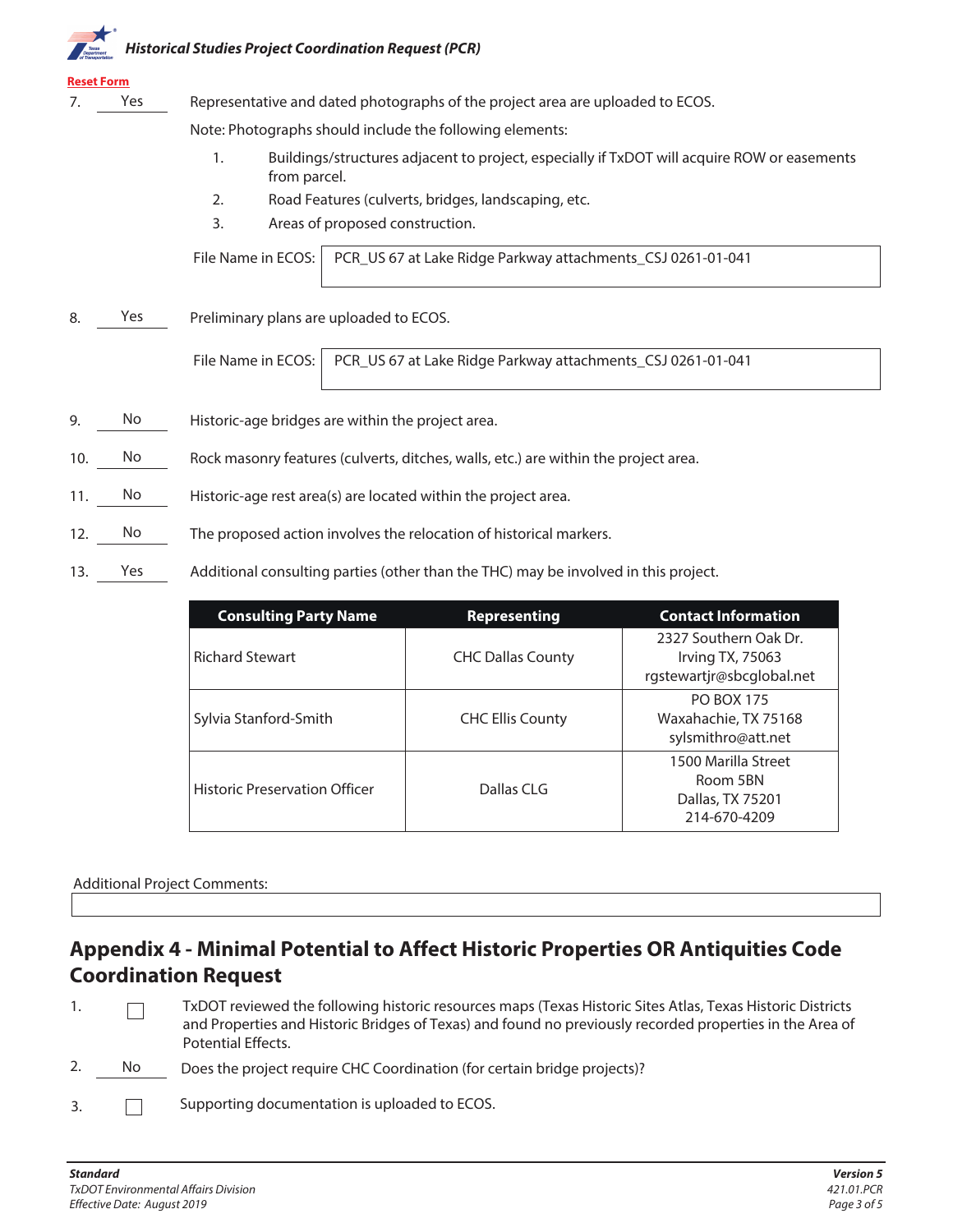**Historical Studies Project Coordination Request (PCR) Reset Form** a) Aerial project location map. ECOS File Name: b) Photographs **ECOS File Name:** c) CHC consultation letter(s) and results, if appropriate ECOS File Name: **District Personnel Certification**

Yes I reviewed all submitted documents for quality assessment and control.

Sandra Williams

District Personnel Name

January 21, 2020

Date: